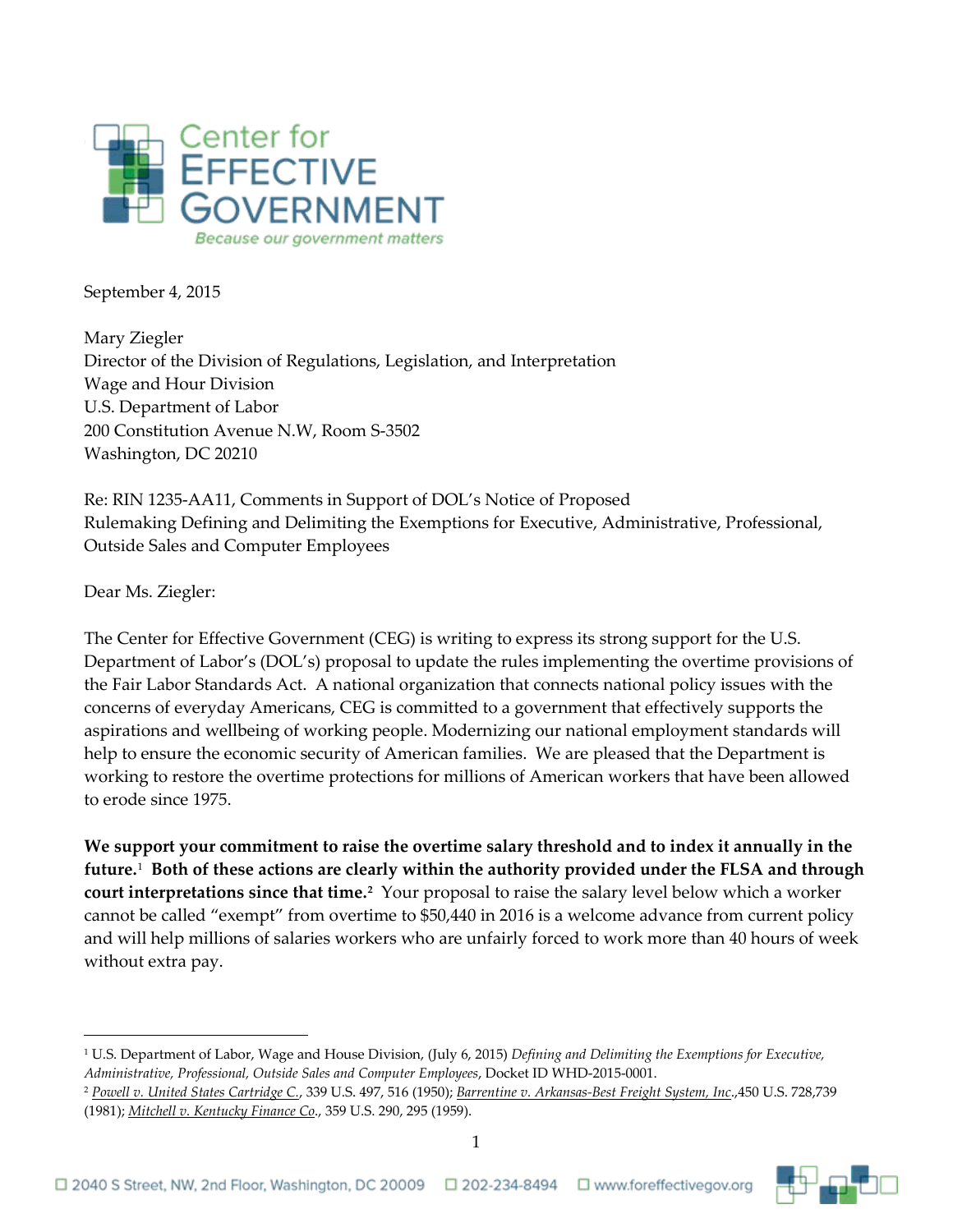**However, we believe the salary threshold you propose is too low.** We believe **pegging the threshold to the equivalent of the 60th percentile of weekly earnings for full-time salaried workers** (rather than the 40th percentile the Department has proposed), **will better meet the goals of the FLSA** and restore overtime protections to enough of the workforce to guard against misclassification abuses.

As you recognized in your Notice of Proposed Rulemaking, the FLSA has two objectives: (1) to spread employment more broadly by incentivizing employers to hire more individual employees instead of demanding existing employees work longer hours, to reduce involuntary unemployment; and (2) to reduce overwork and its detrimental effect on the health and wellbeing of workers and their families.

We would add another: to restore the right to a 40 hour week that millions of generations of working men and women fought for. Working people deserve the right to "eight hours of work, eight hours of rest, and eight hours for what we will." And with so many parents in the workforce and longer commute times, we need overtime rules to protect time with family and children.[3](#page-1-0) Your proposed rule would provide more time protections to the parents of over an estimated 9 million children.[4A](#page-1-1) higher threshold would help even more families find a healthy balance between work and family time.

When the FLSA was signed into law, President Roosevelt and key members of Congress assumed that eventually every worker in America, except those in the agricultural sector and management, would have a 40 hour work week.<sup>[5](#page-1-2)</sup> In fact, at its peak, overtime rules covered 62 percent of the workforce, but this percentage has fallen dramatically since its peak in 1975, thanks to deliberate "misclassification" of salaried workers as "management." **To protect the same percentage of salaried workers as in 1975, the threshold should be \$69,000 a year in 2013 dollars.[6](#page-1-3)**

The Weis Report of 1949[7](#page-1-4) noted that salary thresholds must be high enough to cover the "great bulk" of workers or they would not be effective in preventing the misclassification of overtime-eligible workers. But today, the poverty threshold has fallen so low that it represents less than the poverty threshold for a family of four. The exemptions in the FLSA were not supposed to apply to workers so close to the poverty level.

**We further encourage DOL to adopt the California "duties test" model as part of the new rule.**  California has established a standard that says any employee who spends more than 50 percent of her

 $\overline{a}$ 

<span id="page-1-0"></span><sup>3</sup> Glynn, S. (2014, June). *Breadwinner Mothers, Then and Now*. Center for American Progress publication. Retrieved 5 August 2015, from<https://cdn.americanprogress.org/wp-content/uploads/2014/06/Glynn-Breadwinners-report-FINAL.pdf> . Hartmann, H. et al. (2015, August). *How the New Overtime Rule Will Help Women & Families.* Institute for Women's Policy Research & MomsRising Publication. Retrieved 11 August 2015, from [http://www.iwpr.org/publications/pubs/how-the-new](http://www.iwpr.org/publications/pubs/how-the-new-overtime-rule-will-help-women-families)[overtime-rule-will-help-women-families](http://www.iwpr.org/publications/pubs/how-the-new-overtime-rule-will-help-women-families)

<span id="page-1-1"></span><sup>4</sup> Mishel, L., & Eisenbrey, R. (2015, August). *Raising the Overtime Threshold Would Directly Benefit 13.5 Million Workers*. Economic Policy Institute Publication. Retrieved 5 August 2015, from<http://s4.epi.org/files/pdf/90214.pdf>

<span id="page-1-2"></span><sup>5</sup> Bernstein, J. & Eisenbrey, R., (2014, March), *New Inflation-Adjusted Salary Test Would Bring Needed clarity to FLSA Overtime Rules. Economic Policy Institute.* 

<span id="page-1-3"></span><sup>6</sup> Heidi Shierholz, (2014, July) "It's Time to Update Overtime Pay Rules," Economic Policy Institute <http://s2.epi.org/files/2014/ib381-update-overtime-pay-rules.pdf>

<span id="page-1-4"></span><sup>7</sup> "Report and Recommnedations on Proposed Revisions of Regulations, Part 541, by Presiding Officer Harry Weiss," U.S. Dept. of Laabor (June 30, 1949).